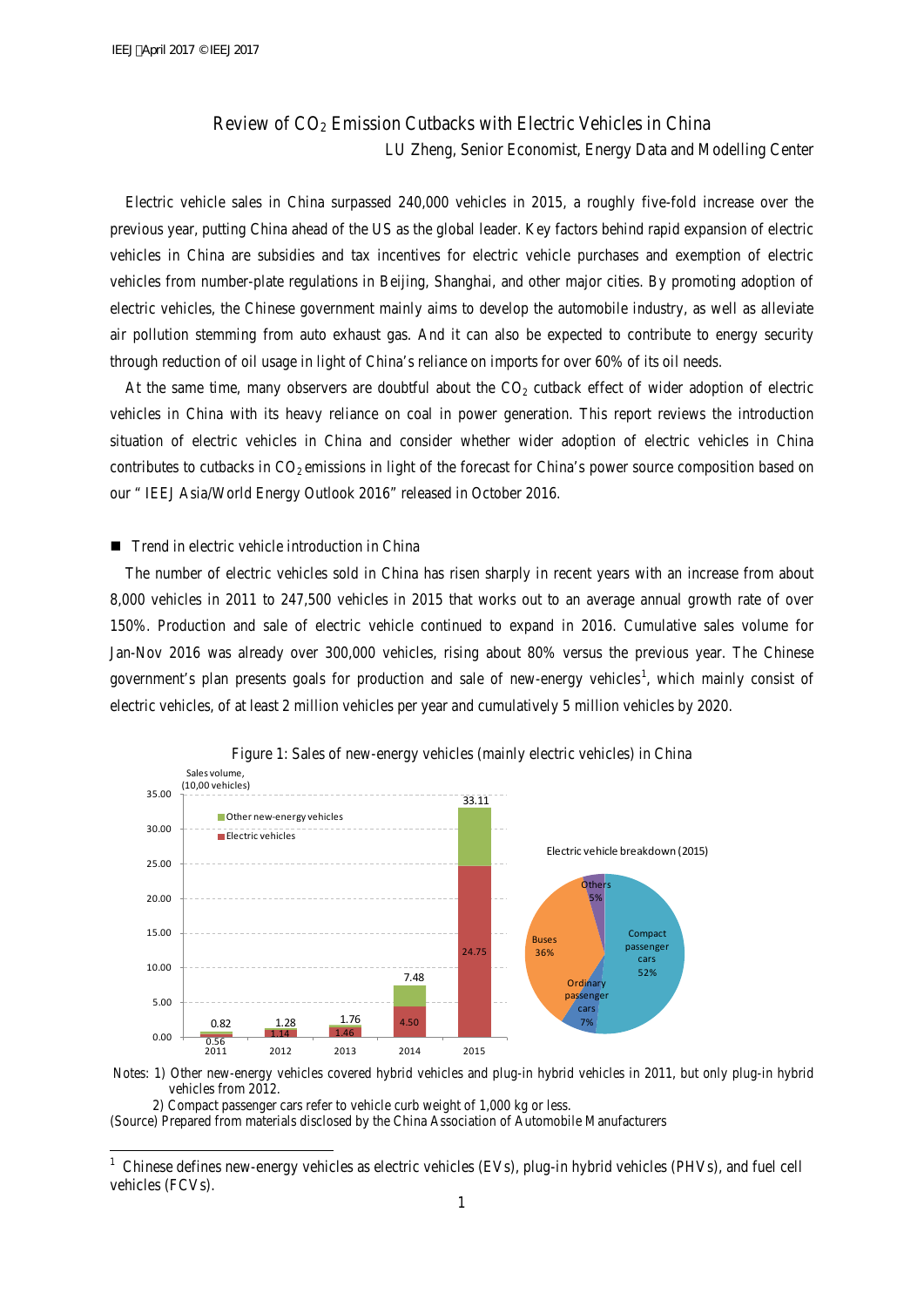Almost all electric vehicles sold in China are currently domestic-made vehicles from local car manufacturers. The breakdown of electric vehicles sold in 2015 was passenger cars at about 60% and buses at just under 40%. Compact cars with a curb weight of 1,000kg or less accounted for around 90% of passenger cars.

The Chinese government disclosed the lists of new-energy vehicle models on exemption from vehicle purchase tax nine times during August 2014 to November 2016. Energy efficiency improves with each release as seen in a graph of energy efficiency for electric vehicles (passenger cars) listed in the  $1<sup>st</sup>$  (August 2014),  $5<sup>th</sup>$ (September 2015), and  $9<sup>th</sup>$  (November 2016) releases (Figure 2). While the energy density per unit of weight for battery systems has been steadily increasing too, the Chinese government's plan targets a level of at least  $200\text{Wh/kg}^2$  $200\text{Wh/kg}^2$  by 2020 and steep improvements are necessary to reach the goal. Furthermore, many of the leading electric vehicles in terms of sales volume have a maximum speed in the 80km/h range, and considerable room still exists for enhancing performance.



Figure 2: Energy efficiency and battery performance of Chinese electric vehicles (passenger cars)

a) Energy efficiency b) Energy density per unit of weight for battery systems



The Chinese government is strengthening fuel-economy standards for automobiles<sup>[3](#page-1-1)</sup> and seeks improvement of the target standard for 2020 (corporate average fuel economy) by about 30% versus the current level. Fuel economy of electric vehicles currently available in the market is 1/4-1/3 of gasoline vehicles using simple conversion of electricity to gasoline on a calorific value basis, and increased sales of electric vehicles provide an important means of curtailing corporate average fuel economy amid limited leeway to improve fuel economy in gasoline vehicles.

-

<span id="page-1-0"></span> $2$  The "Energy-saving and new-energy automobile industry development plan (2012-20)" released by the State Council of the People's Republic of China in 2012 presented a goal of 200Wh/kg as the energy density per unit of weight for battery systems in 2020. Meanwhile, the "Energy-saving and new-energy vehicle technology roadmap" prepared by the Society of Automotive Engineers of China with a group of experts at the request of the Ministry of Industry and Information Technology and issued in October 2016 sets goals for the same value of 260Wh/kg in 2020 and 350Wh/kg in 2030.

<span id="page-1-1"></span><sup>&</sup>lt;sup>3</sup> Energy consumption per 100km.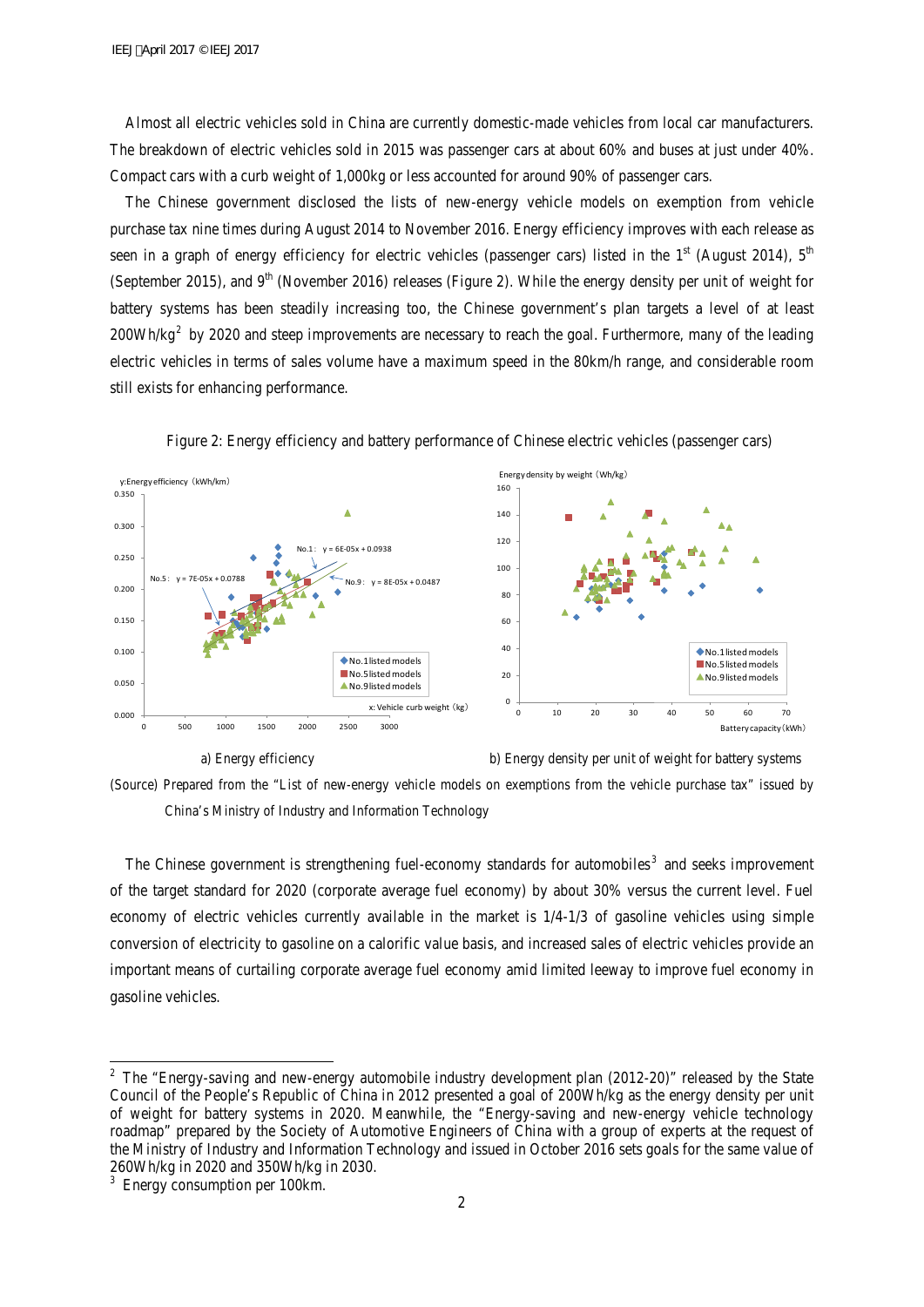

Figure 3: Passenger vehicle fuel economy and gasoline-equivalent fuel economy of electric vehicle in China

Notes: 1) Current standard (since January 2016) is standard for AT vehicles, top-selling vehicle models (by volume) in 2015 covers the top five models selling over 300,000 vehicles, 2020 target standard covers three-rows and fewer vehicles, and the current electric vehicles covers vehicles listed in the list of new-energy vehicle models on exemptions from the vehicle purchase tax (No.9)" issued by China's Ministry of Industry and Information Technology (November 2016). Target fuel economy for electric vehicles (1,200 kg vehicle curb weight) from the "Energy-saving and new-energy vehicle technology roadmap" prepared by the Society of Automotive Engineers of China. 2) Gasoline's lower calorific value for use in conversion from electricity to gasoline is set at 7,452 kcal/L. (Source) Prepared from disclosed materials of China's Ministry of Industry and Information Technology, etc.

#### ■ China's power source composition and outlook

-

The level of  $CO_2$  emissions at the power-generating stage (electricity's  $CO_2$  emission coefficient) strongly affects results in comparison of electric vehicles and gasoline vehicles by the unit of  $CO<sub>2</sub>$  emissions. This section looks at the electricity  $CO<sub>2</sub>$  emission coefficient in China.

China's electricity generation is 5,666 TWh in 2014, according to IEA data. This included 4,115TWh from coal-fired facilities, or 73% of the total, and 115TWh from natural gas-fired power plants and 10TWh from oil-fired power plants. Fossil fuel-fired electricity accounted for a 75% share of total output. Coal, natural gas, and oil used to generate electricity were 925 million ton oil equivalent (Mtoe), 21Mtoe, and 2.3Mtoe respectively.  $CO_2$  emissions from consuming these fuels amounted to about 3.72 billion tons<sup>[4](#page-2-0)</sup>. These values put China's  $CO_2$ emission coefficient at the power generation end in 2014 at 656 gCO<sub>2</sub>/kWh. Additionally, the CO<sub>2</sub> emission coefficient at the final consumption level was  $788gCO<sub>2</sub>/kWh$  after factoring in consumption within the power plant and electricity lost in transmission.

China is steadily expanding installations of non-fossil energy power generation, and the No.13 five-year plan (2016-20) presents goals of 58GW, 340GW, 210GW, and 110GW accumulated installed capacities for nuclear power, hydropower, wind power, and solar power by 2020 respectively. Our "IEEJ Asia/World Energy Outlook 2016" released in October 2016 indicates decline in the share of coal in China's power supply composition from 64% in 2020 to 57% in 2040 in the reference case that reflects past trends as well as energy and environment policies that have been introduced so far. While natural gas-fired power generation is slated to increase, the share

<span id="page-2-0"></span><sup>&</sup>lt;sup>4</sup> This assumes CO<sub>2</sub> emission coefficients of 3.96 tCO<sub>2</sub>/toe for coal, 3.07 tCO<sub>2</sub>/toe for oil, and 2.35 tCO<sub>2</sub>/toe for natural gas.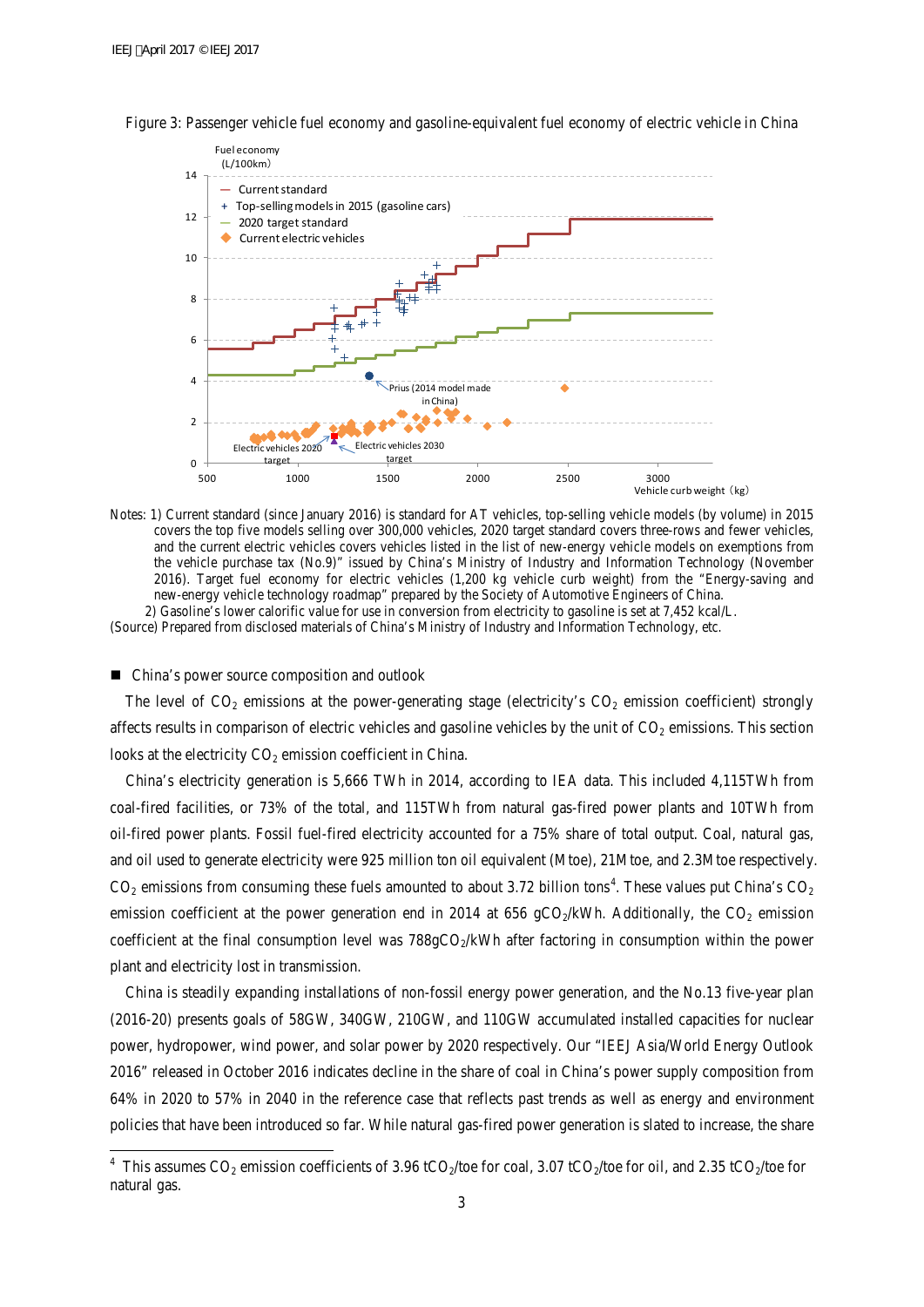of fossil fuel-fired power generation shrinks to  $69\%$  in  $2020$  and  $66\%$  in 2040. The electricity  $CO<sub>2</sub>$  emission coefficient on the final consumption basis decrease to  $691gCO<sub>2</sub>/kWh$  in 2020, a 12% drop from the 2014 level, and 601gCO<sub>2</sub>/kWh in 2040, a further 24% decline (vs. 2014), thanks to upturn in power generation efficiency and decline in power transmission loss.

In the Advanced Technology case (Adv. Tech.) that assumes robust energy and environmental policies and technology advances in non-fossil fuel power generation, the share of fossil fuel-fired power generation narrows to 64% in 2020 and 51% in 2040, and the electricity  $CO_2$  emission coefficient on the final consumption basis moves to  $648gCO_2/kWh$  in 2020 (-18% vs. 2014) and  $461gCO_2/kWh$  (-42% vs. 2014).



#### Figure 4: China's electricity generation by energy source

(Source) The Institute of Energy Economics, Japan (IEEJ) "Asia/World Energy Outlook 2016"



### Figure 5: China's  $CO<sub>2</sub>$  emission efficient for electricity

(Source) The Institute of Energy Economics, Japan (IEEJ) "Asia/World Energy Outlook 2016"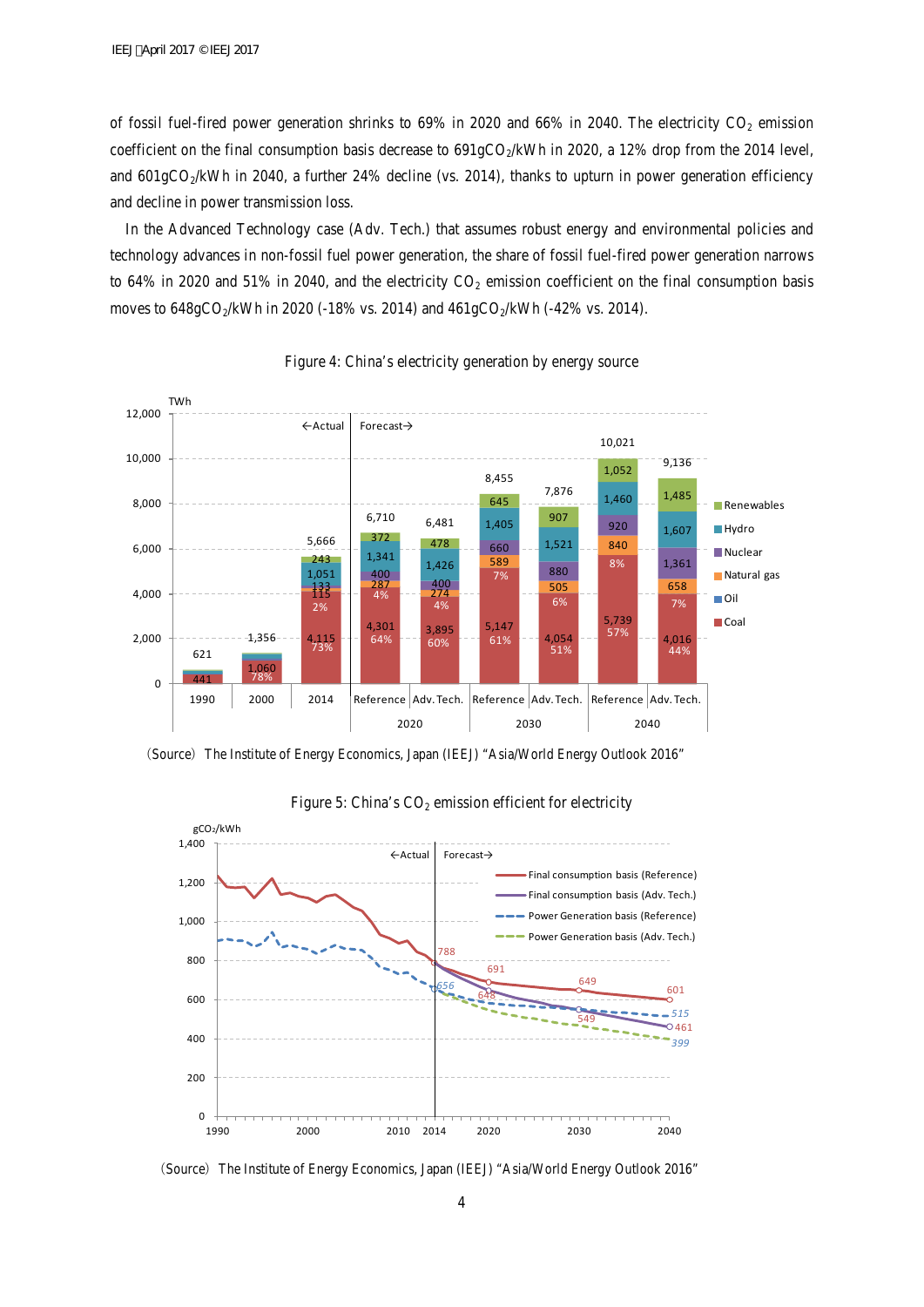$\Box$  CO<sub>2</sub> emissions unit for electric vehicles in China

Figure 6 presents results from calculating the electricity  $CO<sub>2</sub>$  emissions unit for electric vehicles in China based on fuel-economy values from Figure 3 utilizing the above-mentioned electricity  $CO<sub>2</sub>$  emission coefficients at the final consumption level. The  $CO<sub>2</sub>$  emissions unit for current electric vehicles has an estimated range of 76-253gCO<sub>2</sub>/km in the case of the 2014 electricity CO<sub>2</sub> emission coefficient (788gCO<sub>2</sub>/kWh). Many models have a lower value than existing gasoline passenger cars. However, few models exceed the target standard for 2020 and values are larger than for hybrids.

Meanwhile, if the electricity  $CO_2$  emission coefficient drops to the level in the reference case (691gCO<sub>2</sub>/kWh;  $-12\%$  vs. 2014), the CO<sub>2</sub> emissions unit for electric vehicles has an estimated range of 67-223gCO<sub>2</sub>/km, even at the same energy efficiency as currently. Many models are below the 2020 target standard, though values are roughly on par with hybrid vehicles.

If the electricity  $CO_2$  emission coefficient declines to the level in the technology advancement case  $(648gCO<sub>2</sub>/kWh$  in 2020 and 549gCO<sub>2</sub>/kWh in 2030) and energy efficiency in electric vehicles rises on track with the roadmap, the CO<sub>2</sub> emissions unit for electric vehicles (1,200kg vehicle curb weight) falls to  $78gCO<sub>2</sub>/km$  in 2020 and  $53gCO<sub>2</sub>/km$  in 2030,putting it at less than half of gasoline vehicles at the target standard for 2020.





Note: Current standard, top-selling vehicle models (by volume) in 2015, 2020 target stand, and Prius are calculated using 2.4kg/L as the gasoline  $CO<sub>2</sub>$  emission coefficient based on fuel economy values in Figure 3. Electric vehicles calculated using the electricity CO<sub>2</sub> emission coefficient on the final consumption basis from Figure 5 based on fuel economy in Figure 3.

(Source) Prepared from The Institute of Energy Economics, Japan IEEJ "Asia/World Energy Outlook 2016", disclosed materials of China's Ministry of Industry and Information Technology